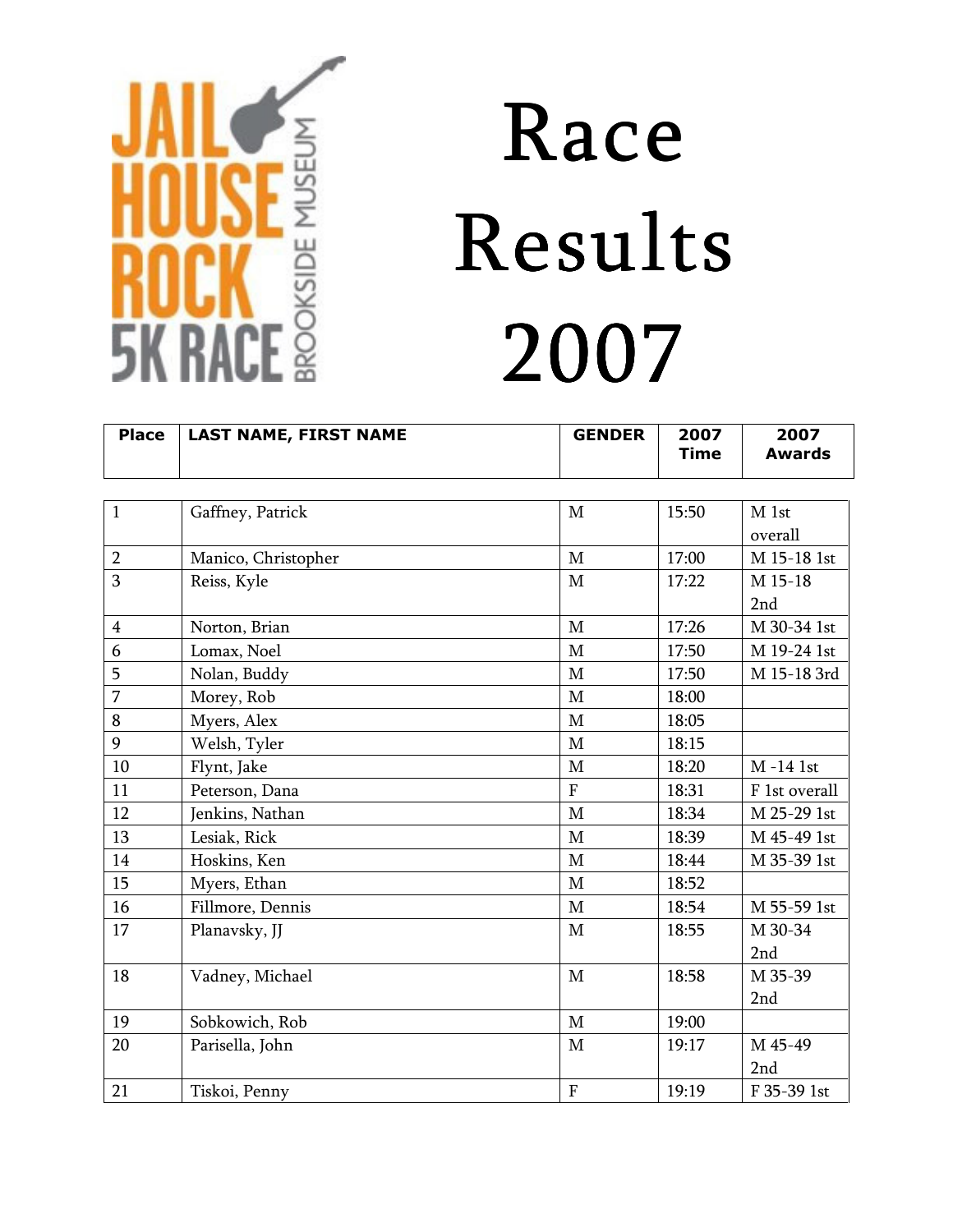

| <b>Place</b> | <b>LAST NAME, FIRST NAME</b> | <b>GENDER</b>  | 2007<br><b>Time</b> | 2007<br><b>Awards</b> |
|--------------|------------------------------|----------------|---------------------|-----------------------|
|              |                              |                |                     |                       |
| 22           | Marrero, Richard             | $\mathbf M$    | 19:20               | M 40-44 1st           |
| 23           | Watson, Samantha             | $\overline{F}$ | 19:30               | $F-14$ 1st            |
| 24           | Parisella, Jack              | $\mathbf M$    | 19:36               |                       |
| 25           | Jenkins, Rachelle            | $\overline{F}$ | 19:38               | F 30-34 1st           |
| 26           | Marrero, Evelyn              | $\overline{F}$ | 19:39               | F 15-18 1st           |
| 26           | Marrero, Evelyn              | $\overline{F}$ | 19:39               |                       |
| 27           | Bowles, Jim                  | $\mathbf M$    | 19:42               | M 55-59               |
|              |                              |                |                     | 2nd                   |
| 28           | Jacobs, James                | $\mathbf{M}$   | 19:44               | M 50-54 1st           |
| 29           | Briskie, Robbie              | M              | 19:44               |                       |
| 30           | Howes, Erica                 | $\overline{F}$ | 19:46               |                       |
| 31           | Grandeau, Ryan               | $\mathbf{M}$   | 19:52               | M-14 2nd              |
| 32           | Staulters, Keith             | $\mathbf M$    | 19:54               | M 19-24               |
|              |                              |                |                     | 2nd                   |
| 33           | Forbes, Paul                 | $\mathbf{M}$   | 20:00               | M 55-59 3rd           |
| 34           | Smith, Robert                | $\mathbf M$    | 20:02               | M 40-44               |
|              |                              |                |                     | 2nd                   |
| 35           | Williams, Bill               | $\mathbf{M}$   | 20:03               | M 30-34 3rd           |
| 36           | Schwab, Liz                  | $\overline{F}$ | 20:04               | F 15-18 2nd           |
| 37           | Petraske, Charles            | $\mathbf M$    | 20:06               | M 25-29               |
|              |                              |                |                     | 2nd                   |
| 38           | Hogan, Megan                 | $\overline{F}$ | 20:06               | F 19-24 1st           |
| 39           | Shumpert, David              | $\mathbf M$    | 20:09               | M 35-39 3rd           |
| 40           | Soden, Mitchell              | $\mathbf M$    | 20:10               | M 25-29 3rd           |
| 41           | Carlini, John                | $\mathbf M$    | 20:11               |                       |
| 42           | Nerney, Chris                | $\mathbf M$    | 20:13               | M 50-54               |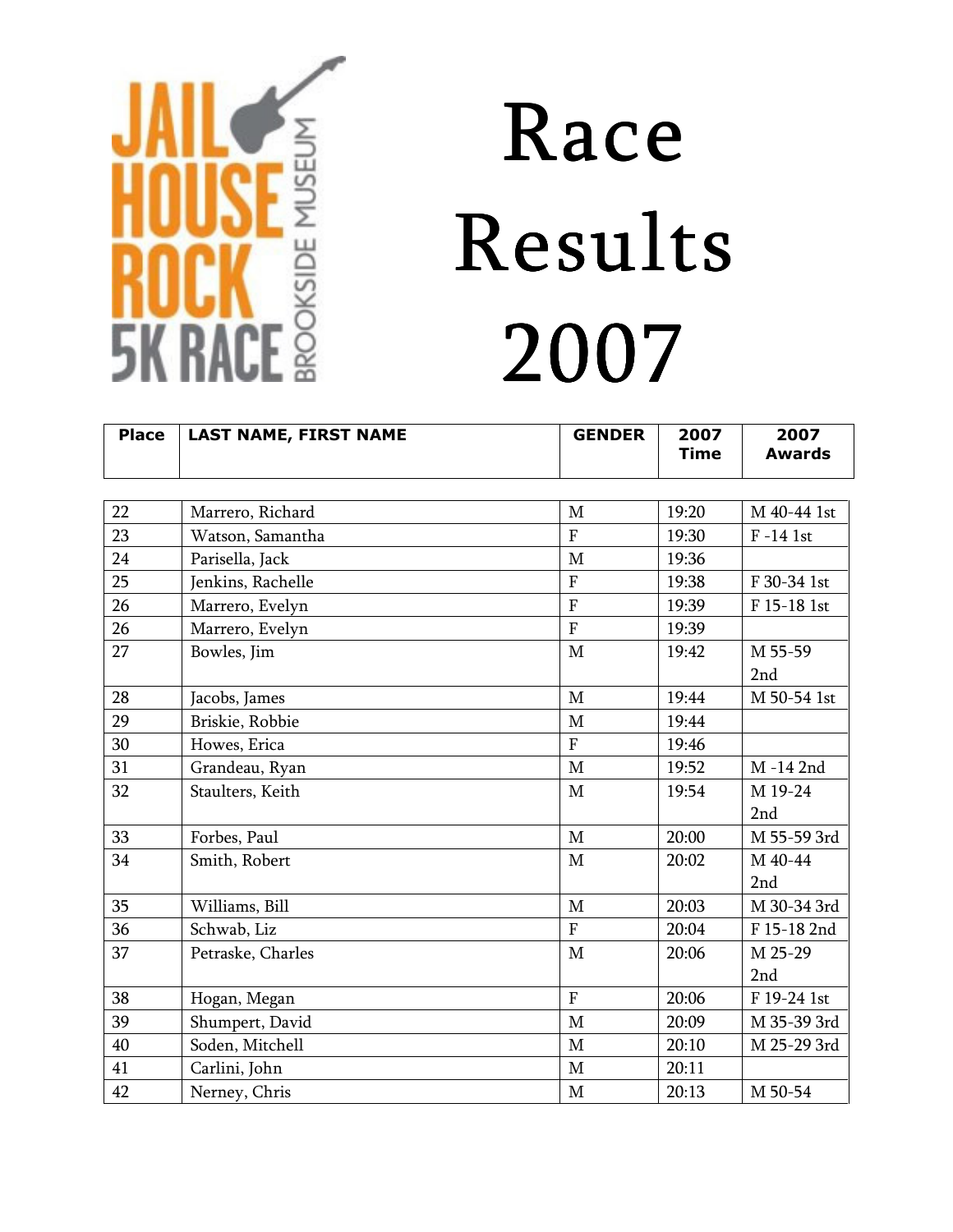

| <b>Place</b> | <b>LAST NAME, FIRST NAME</b> | <b>GENDER</b>  | 2007<br><b>Time</b> | 2007<br><b>Awards</b> |
|--------------|------------------------------|----------------|---------------------|-----------------------|
|              |                              |                |                     |                       |
|              |                              |                |                     | 2nd                   |
| 43           | Taormina, Nancy              | $\overline{F}$ | 20:14               | F 45-49 1st           |
| 44           | Best, Tim                    | $\mathbf M$    | 20:17               |                       |
| 45           | Briskie, Nancy               | $\overline{F}$ | 20:19               | F 50-54 1st           |
| 46           | Rossi, Catherine             | $\overline{F}$ | 20:19               | F 15-18 3rd           |
| 47           | Lunsford, Cindy              | $\overline{F}$ | 20:22               | F 30-34 2nd           |
| 48           | Lidberg, Russell             | M              | 20:32               |                       |
| 49           | Martin, Rebecca              | $\overline{F}$ | 20:38               |                       |
| 50           | Louison, James               | $\mathbf M$    | 20:43               | M 50-54 3rd           |
| 51           | Hayner, Courtney             | $\overline{F}$ | 20:44               |                       |
| 52           | Chartrand, Kaitlyn           | $\overline{F}$ | 20:46               | F-143rd               |
| 53           | Fantauzzi, Jospeh            | M              | 20:54               | M 19-24 3rd           |
| 54           | Gorges, Boone                | M              | 20:59               |                       |
| 55           | Fenton, Mary                 | $\overline{F}$ | 21:03               | F 40-44 1st           |
| 56           | Freestone, Brianna           | $\overline{F}$ | 21:04               |                       |
| 58           | Lutzker, Jeffrey             | M              | 21:06               |                       |
| 57           | Doty, Aleta                  | $\overline{F}$ | 21:06               |                       |
| 59           | Ostrander, Anthony           | $\mathbf M$    | 21:09               | M 40-44 3rd           |
| 60           | Ballestero, Victoria         | $\overline{F}$ | 21:16               |                       |
| 61           | Dietrich, David              | $\mathbf M$    | 21:18               |                       |
| 62           | Dupper, Michael              | M              | 21:20               |                       |
| 63           | Jenkins, Ellsworth           | $\mathbf M$    | 21:20               |                       |
| 64           | Clark, Jeff                  | $\mathbf M$    | 21:23               | M 45-49 3rd           |
| 65           | Haggerty, Sean               | M              | 21:27               |                       |
| 66           | Schwab, Burt                 | $\mathbf M$    | 21:27               |                       |
| 67           | Constantine, Tom             | $\mathbf M$    | 21:34               |                       |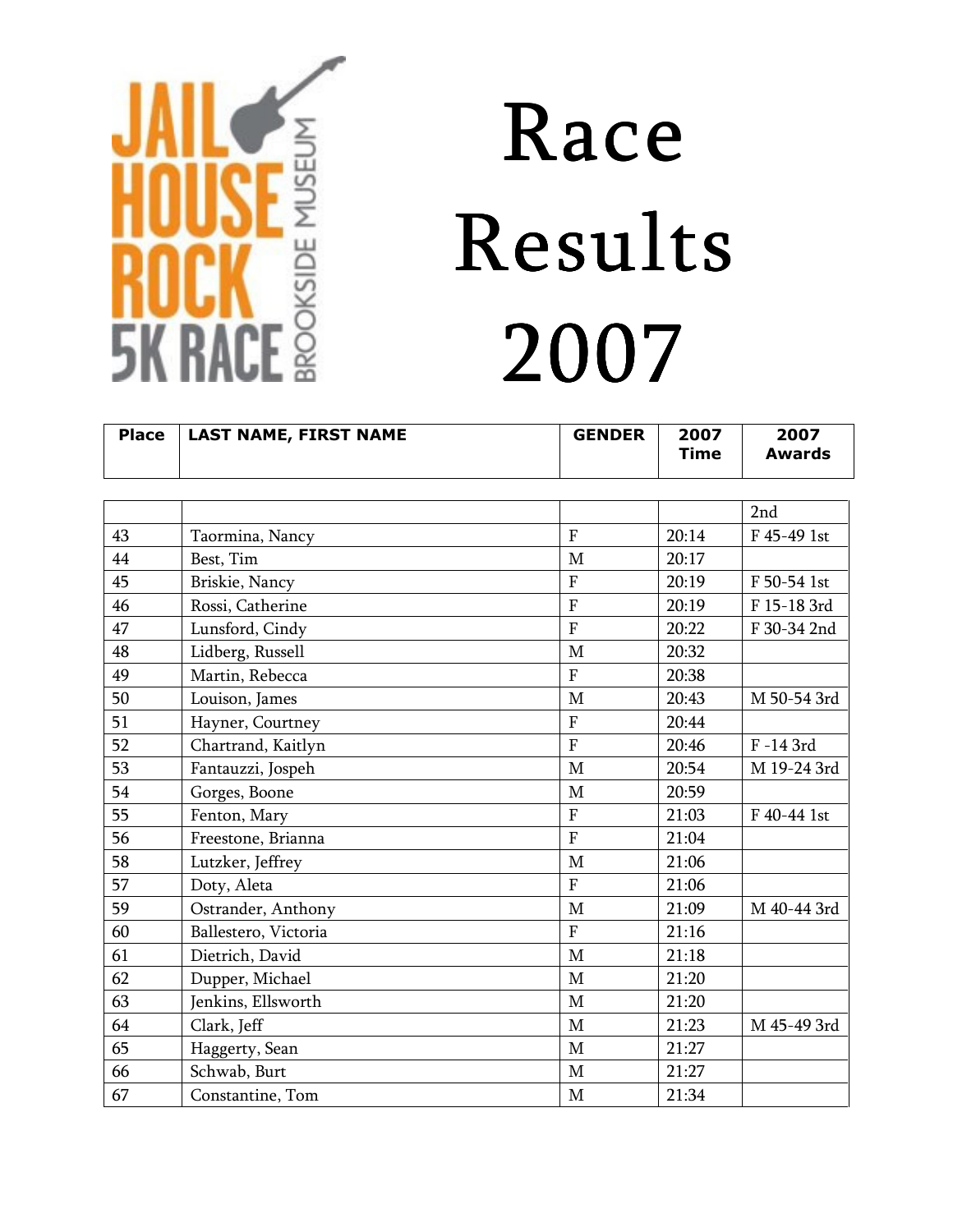

| <b>Place</b> | <b>LAST NAME, FIRST NAME</b> | <b>GENDER</b>  | 2007<br><b>Time</b> | 2007<br><b>Awards</b> |
|--------------|------------------------------|----------------|---------------------|-----------------------|
|              |                              |                |                     |                       |
| 68           | Devan, Tracy                 | $\rm F$        | 21:36               |                       |
| 69           | Prosser, Daniel              | M              | 21:39               |                       |
| 70           | Perry, Tracy                 | $\mathbf{F}$   | 21:43               | F 40-44 2nd           |
| 71           | Leonetti, Anthony            | $\mathbf{M}$   | 21:46               |                       |
| 72           | Koenitzer, Erik              | M              | 21:47               |                       |
| 73           | Gebhard, Paul                | $\mathbf M$    | 21:54               |                       |
| 74           | Tymeson, Mike                | $\mathbf{M}$   | 22:02               |                       |
| 75           | Platt, William               | $\mathbf M$    | 22:06               |                       |
| 76           | White, Mike                  | $\mathbf M$    | 22:08               |                       |
| 77           | Saevarsson, Sigudur Einar    | $\mathbf M$    | 22:13               |                       |
| 78           | Hansen, Shannon              | $\overline{F}$ | 22:16               | F 30-34 3rd           |
| 79           | Mares, Jan                   | $\overline{F}$ | 22:22               | F 45-49 2nd           |
| 81           | Yakey, Scott                 | $\mathbf M$    | 22:23               |                       |
| 80           | Hanson, Diane                | $\mathbf{F}$   | 22:23               | F 40-44 3rd           |
| 82           | Thiem, Walter                | M              | 22:25               | M-143rd               |
| 83           | Grant-Knight, Taylor         | $\mathbf M$    | 22:29               |                       |
| 84           | Becker, Brent                | $\mathbf{M}$   | 22:30               |                       |
| 85           | Catena, Michela              | $\mathbf{F}$   | 22:32               |                       |
| 86           | Dziezynski, John             | $\mathbf M$    | 22:32               |                       |
| 87           | Brown, Haven                 | M              | 22:34               |                       |
| 88           | Colton, Gary                 | $\mathbf M$    | 22:36               |                       |
| 89           | Nelson, Jon                  | $\mathbf M$    | 22:37               |                       |
| 90           | Reynolds, Faye               | $\overline{F}$ | 22:51               |                       |
| 91           | Cook, Joe                    | M              | 22:51               |                       |
| 92           | Fitzgerald, Maureen          | $\mathbf{F}$   | 22:55               | F 45-49 3rd           |
| 93           | Corporon, John               | $\mathbf M$    | 23:07               |                       |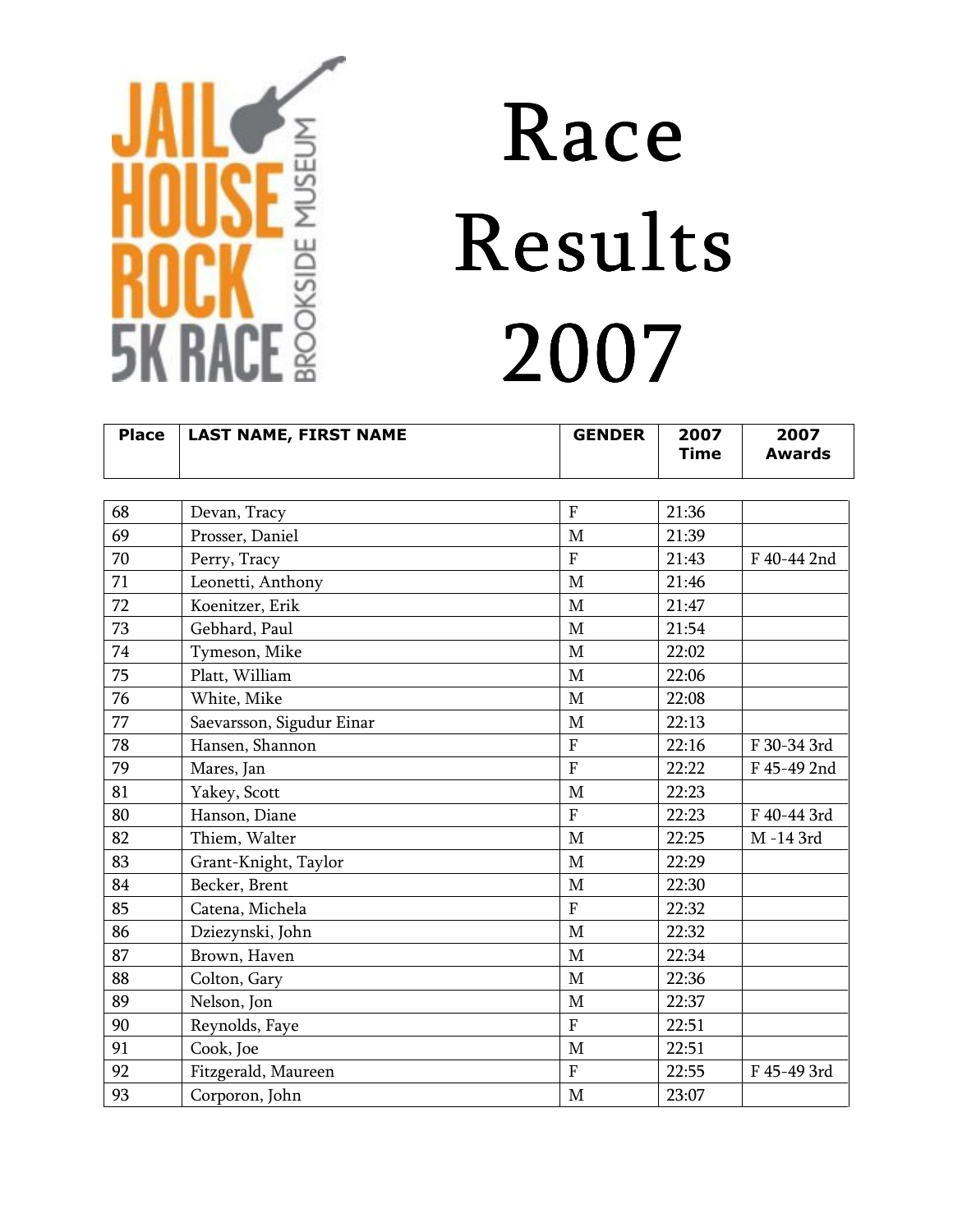

| <b>Place</b> | <b>LAST NAME, FIRST NAME</b> | <b>GENDER</b>           | 2007<br><b>Time</b> | 2007<br><b>Awards</b> |
|--------------|------------------------------|-------------------------|---------------------|-----------------------|
|              |                              |                         |                     |                       |
| 94           | Turnipseed, Jeff             | $\mathbf M$             | 23:14               |                       |
| 95           | Imperial, C.J.               | $\mathbf{M}$            | 23:15               |                       |
| 96           | Lutzker, Laney               | $\mathbf{F}$            | 23:15               | F 55-59 1st           |
| 97           | McGrath, Marcy               | $\mathbf F$             | 23:16               | F 25-29 1st           |
| 98           | Allen, Kelsey                | $\mathbf{F}$            | 23:17               |                       |
| 99           | Canham, Christian            | $\mathbf{M}$            | 23:18               |                       |
| 100          | Colliton, David              | M                       | 23:22               |                       |
| 101          | Lomax, Paul                  | $\mathbf{M}$            | 23:25               |                       |
| 101          | Munter, Cindy                | $\mathbf{F}$            | 23:27               |                       |
| 103          | Scott, Kim                   | $\overline{F}$          | 23:37               | F 35-39 2nd           |
| 104          | Gormley, Ethan               | $\mathbf M$             | 23:41               |                       |
| 105          | Boss, Amy                    | $\mathbf{F}$            | 23:45               | F 25-29 2nd           |
| 106          | Boss, Mike                   | M                       | 23:47               |                       |
| 107          | Kilburn, Shane               | $\mathbf M$             | 23:48               |                       |
| 108          | Warwick, Rachel              | $\overline{F}$          | 23:49               |                       |
| 109          | Attwood, Kristopher          | M                       | 23:50               |                       |
| 110          | Foster, Jim                  | M                       | 23:51               |                       |
| 111          | Bajardi, Troy                | M                       | 23:54               |                       |
| 112          | Panarese, Chris              | M                       | 23:54               |                       |
| 113          | Walsh, Sheila                | ${\bf F}$               | 23:56               |                       |
| 114          | Dietrich, Patti              | $\overline{F}$          | 23:59               | F 50-54 2nd           |
| 115          | Johnson, Andrew              | M                       | 24:00               |                       |
| 116          | Barnes, Toby                 | M                       | 24:06               |                       |
| 117          | Huggins, Stephen             | M                       | 24:09               |                       |
| 118          | Myers, Molly                 | F                       | 24:11               |                       |
| 119          | Cook, Eileen                 | $\overline{\mathrm{F}}$ | 24:13               | F 35-39 3rd           |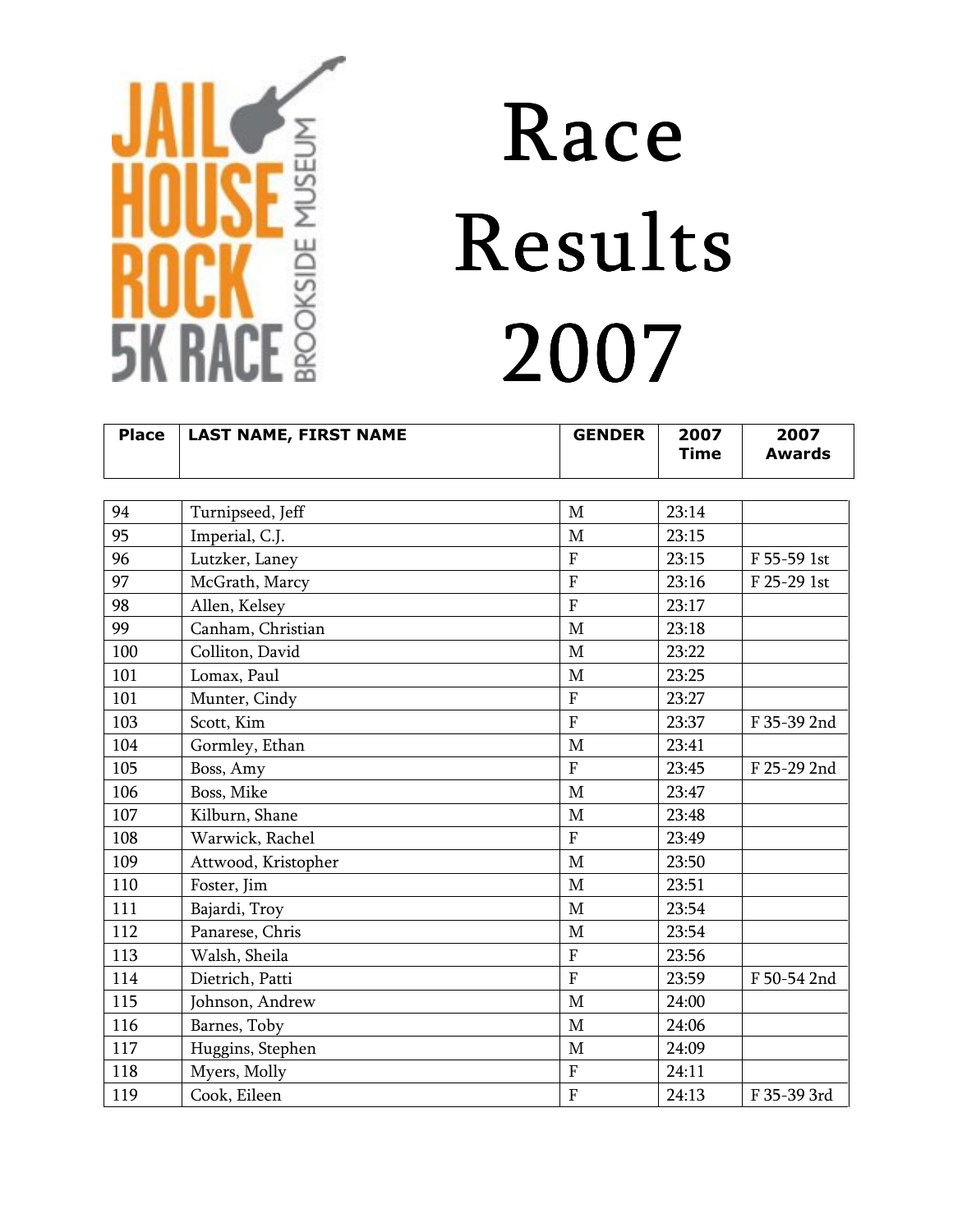

| <b>Place</b> | <b>LAST NAME, FIRST NAME</b> | <b>GENDER</b>  | 2007<br><b>Time</b> | 2007<br><b>Awards</b> |
|--------------|------------------------------|----------------|---------------------|-----------------------|
|              |                              |                |                     |                       |
| 120          | Snyder, Denise               | $\overline{F}$ | 24:14               |                       |
| 121          | Connors, Shannon             | $\overline{F}$ | 24:14               | F 19-24 2nd           |
| 122          | Homenizk, Richard            | $\mathbf M$    | 24:29               | M 70-74 1st           |
| 123          | DeCelle, Lisa                | $\overline{F}$ | 24:32               |                       |
| 124          | Farrar, Meg                  | $\mathbf F$    | 24:37               | F 25-29 3rd           |
| 125          | Phoenix, Janice              | $\overline{F}$ | 24:38               |                       |
| 126          | Flynt, Gina                  | $\overline{F}$ | 24:40               |                       |
| 127          | Gibbons, Mary                | $\overline{F}$ | 24:46               | F 19-24 3rd           |
| 128          | Johnson, Suzanne             | $\overline{F}$ | 24:47               |                       |
| 129          | Staulters, Joshua            | $\mathbf M$    | 24:49               |                       |
| 130          | Isabella, Alfred             | M              | 24:50               |                       |
| 131          | Conley, Tim                  | $\mathbf M$    | 24:51               |                       |
| 132          | Dzikowicz, Sarah             | $\overline{F}$ | 24:52               |                       |
| 133          | Werner, Jodi                 | $\overline{F}$ | 24:58               |                       |
| 134          | Schimpf, Oliver              | $\mathbf{M}$   | 25:06               | M 65-69 1st           |
| 135          | Hopman, Jerry                | $\mathbf M$    | 25:08               |                       |
| 136          | Obermayer, Mike              | M              | 25:19               |                       |
| 137          | Sorrell, Barbara             | $\mathbf{F}$   | 25:29               | F 50-54 3rd           |
| 138          | Cetner, Krissa               | $\overline{F}$ | 25:29               |                       |
| 139          | Kentz, Lichen                | $\mathbf M$    | 25:31               |                       |
| 140          | Carr, Kate                   | $\overline{F}$ | 25:35               |                       |
| 141          | McMahon, Erin                | $\overline{F}$ | 25:40               |                       |
| 142          | Taylor, Greg                 | $\mathbf M$    | 25:51               | M 60-64 1st           |
| 143          | Tymeson, Kate                | $\overline{F}$ | 25:52               |                       |
| 144          | Taylor, Scott                | $\mathbf M$    | 25:53               |                       |
| 145          | Walsh, Mark                  | $\mathbf M$    | 25:57               |                       |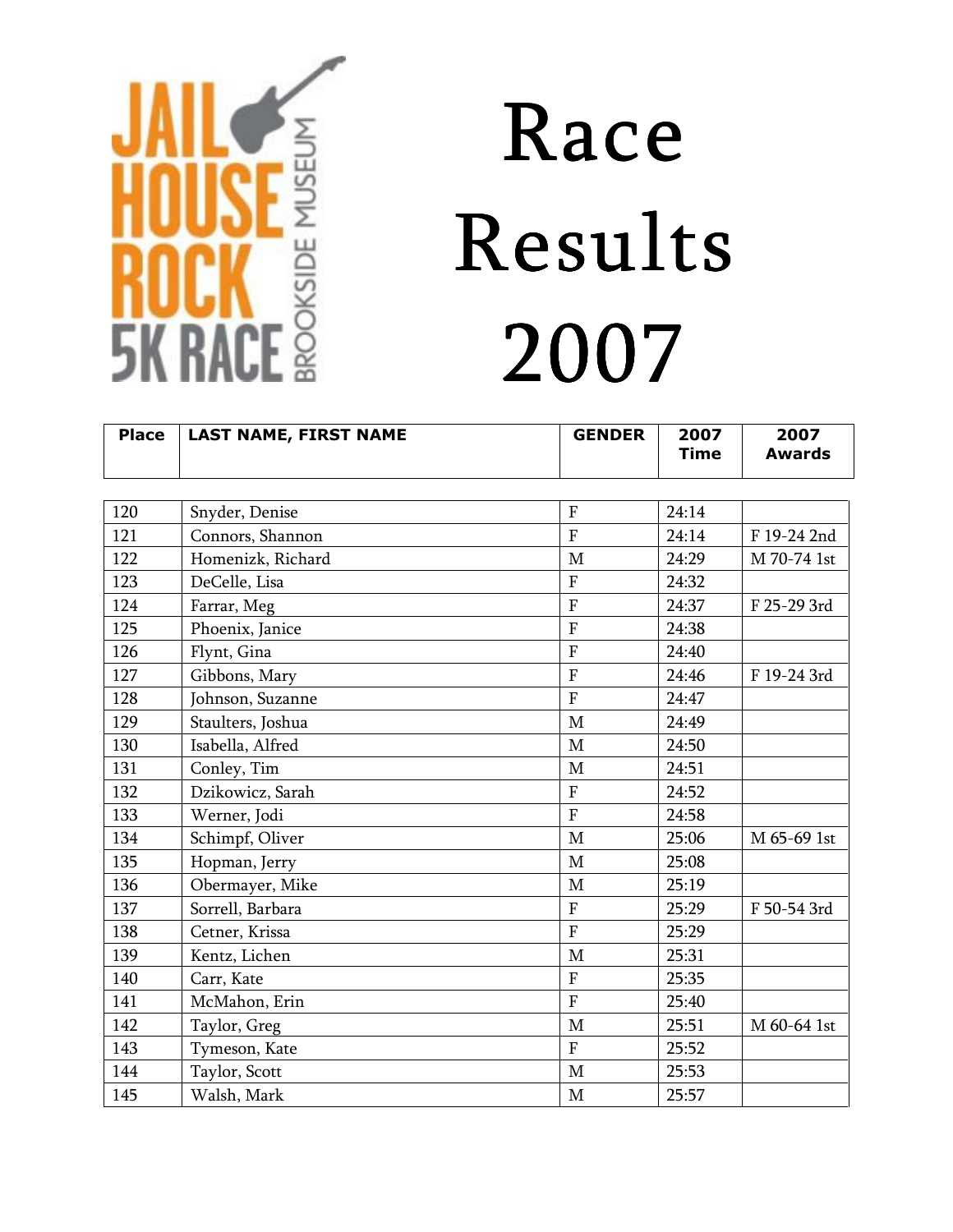

| <b>Place</b> | <b>LAST NAME, FIRST NAME</b> | <b>GENDER</b>  | 2007<br><b>Time</b> | 2007<br><b>Awards</b> |
|--------------|------------------------------|----------------|---------------------|-----------------------|
|              |                              |                |                     |                       |
| 146          | McCluskey, Michele           | $\overline{F}$ | 25:59               |                       |
| 147          | Sliwinski, Elizabeth         | $\overline{F}$ | 26:00               | F 19-24 4th           |
| 149          | Nadeau, Katie                | $\overline{F}$ | 26:01               |                       |
| 148          | Sliwinski, Catherine         | $\overline{F}$ | 26:01               |                       |
| 150          | Spiegel, Lorin               | M              | 26:17               |                       |
| 151          | Langevin, Mike               | $\mathbf{M}$   | 26:18               |                       |
| 152          | Alexander, Marcie            | $\mathbf{F}$   | 26:26               |                       |
| 153          | Zimbal, Kim                  | $\overline{F}$ | 26:28               |                       |
| 154          | Cairns, Leslie               | ${\bf F}$      | 26:36               |                       |
| 155          | Dickson, Ariel               | $\mathbf F$    | 26:42               |                       |
| 156          | Annese, Angela               | $\overline{F}$ | 26:43               |                       |
| 157          | Filbrich, Carl               | $\mathbf M$    | 26:48               |                       |
| 158          | DeMeritt, Ian                | M              | 26:50               |                       |
| 159          | Smatko, Daniel               | M              | 26:50               |                       |
| 160          | Howes, Brian                 | $\mathbf M$    | 26:52               |                       |
| 161          | Diedrich, Christopher        | M              | 26:53               |                       |
| 162          | Huggins, Mike                | M              | 26:57               |                       |
| 164          | Benson, Zach                 | M              | 27:03               |                       |
| 163          | Benson, Gregory              | M              | 27:03               | M 65-69               |
|              |                              |                |                     | 2nd                   |
| 165          | Yasenchak, Kathy             | $\mathbf{F}$   | 27:10               | F 60-64 1st           |
| 166          | Tucci-Cornelius, Jennifer    | $\overline{F}$ | 27:11               |                       |
| 167          | Peleggi, Larry               | $\mathbf M$    | 27:12               |                       |
| 168          | Langevin, Armand             | M              | 27:13               | M70-74 2nd            |
| 169          | McConnell, Walt              | M              | 27:15               | M 75+ 1st             |
| 170          | Ehrmann, William             | $\mathbf M$    | 27:20               |                       |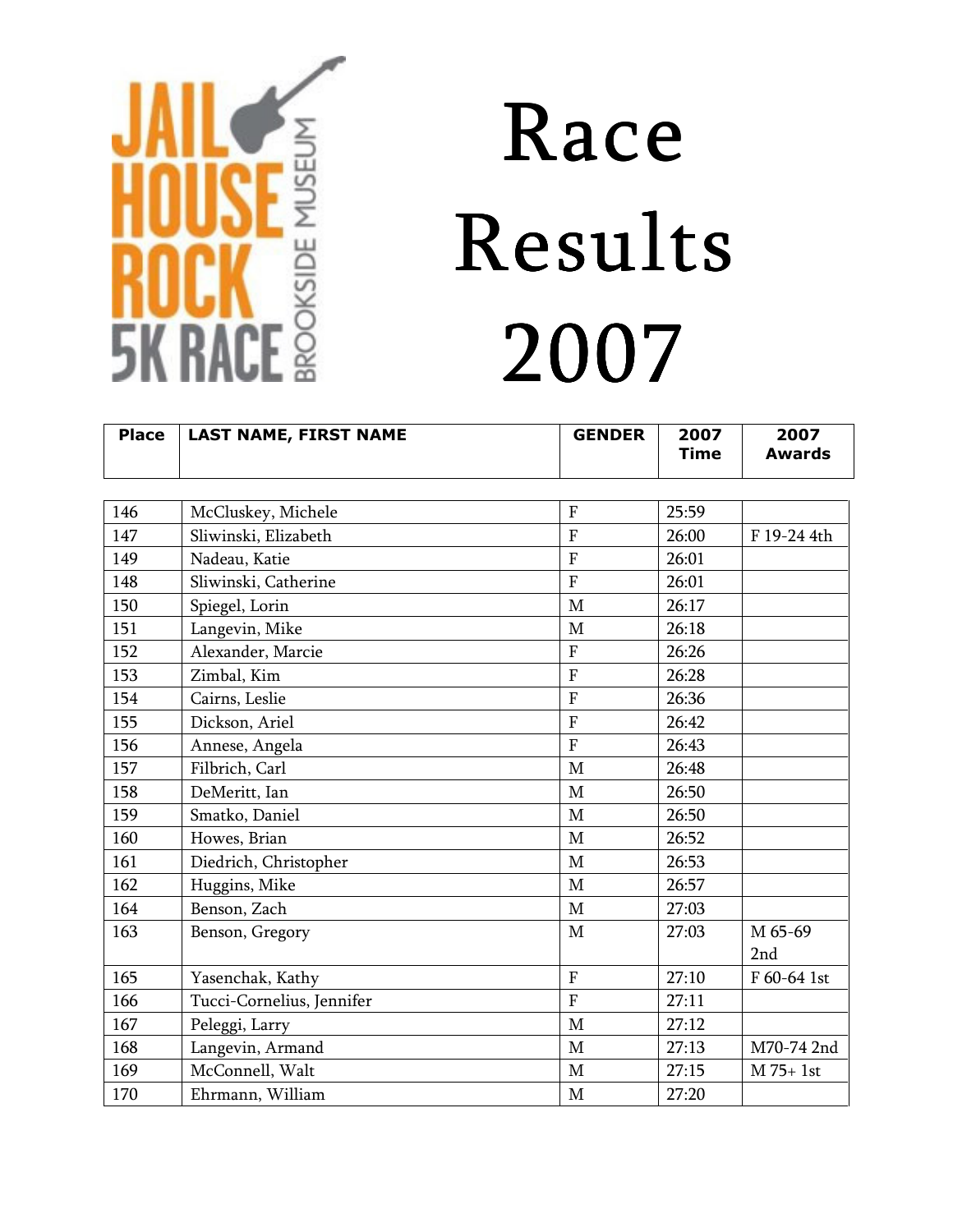

| <b>Place</b> | <b>LAST NAME, FIRST NAME</b> | <b>GENDER</b>  | 2007<br><b>Time</b> | 2007<br><b>Awards</b> |
|--------------|------------------------------|----------------|---------------------|-----------------------|
|              |                              |                |                     |                       |
| 171          | Hicks, Marie                 | $\rm F$        | 27:28               |                       |
| 172          | Mannix, Mindy                | $\overline{F}$ | 27:45               |                       |
| 173          | Masher, Virginia             | $\overline{F}$ | 27:55               | F 60-64 2nd           |
| 174          | Feminella, John              | M              | 27:59               |                       |
| 175          | Panarese, Laura              | $\mathbf{F}$   | 28:00               |                       |
| 176          | Hasslacher, Stephen          | M              | 28:05               |                       |
| 177          | Montanye, Eric               | $\mathbf{M}$   | 28:15               |                       |
| 178          | Rench, Cheryl                | $\overline{F}$ | 28:23               |                       |
| 179          | Lunsford, Bruce              | $\mathbf M$    | 28:28               |                       |
| 180          | Latta, Bill                  | M              | 28:29               |                       |
| 181          | Pallor, Frank                | M              | 28:29               |                       |
| 182          | Maynard, Jessica             | $\rm F$        | 28:49               |                       |
| 183          | Gibbons, Jacqui              | $\overline{F}$ | 28:50               |                       |
| 184          | Ostrager, Barry              | $\mathbf M$    | 29:26               | M 60-64<br>2nd        |
| 185          | Sprenger, Kim                | $\overline{F}$ | 29:43               |                       |
| 186          | Feminella, Ann               | $\overline{F}$ | 29:43               |                       |
| 187          | Maguire, Michael             | $\mathbf{M}$   | 29:48               |                       |
| 188          | Obermayer, Steve             | M              | 29:54               |                       |
| 189          | Salvo, Ed                    | $\mathbf{M}$   | 29:55               | M 60-64 3rd           |
| 190          | Conley, Sandra               | $\mathbf F$    | 30:13               |                       |
| 191          | VanHeusen, April             | $\overline{F}$ | 30:21               |                       |
| 192          | Quinn, Tara                  | $\overline{F}$ | 30:22               |                       |
| 193          | Gambacurta, Nicole           | $\overline{F}$ | 30:40               |                       |
| 194          | Juda, Mark                   | M              | 31:09               |                       |
| 195          | English, Judy                | $\mathbf F$    | 31:28               | F 60-64 3rd           |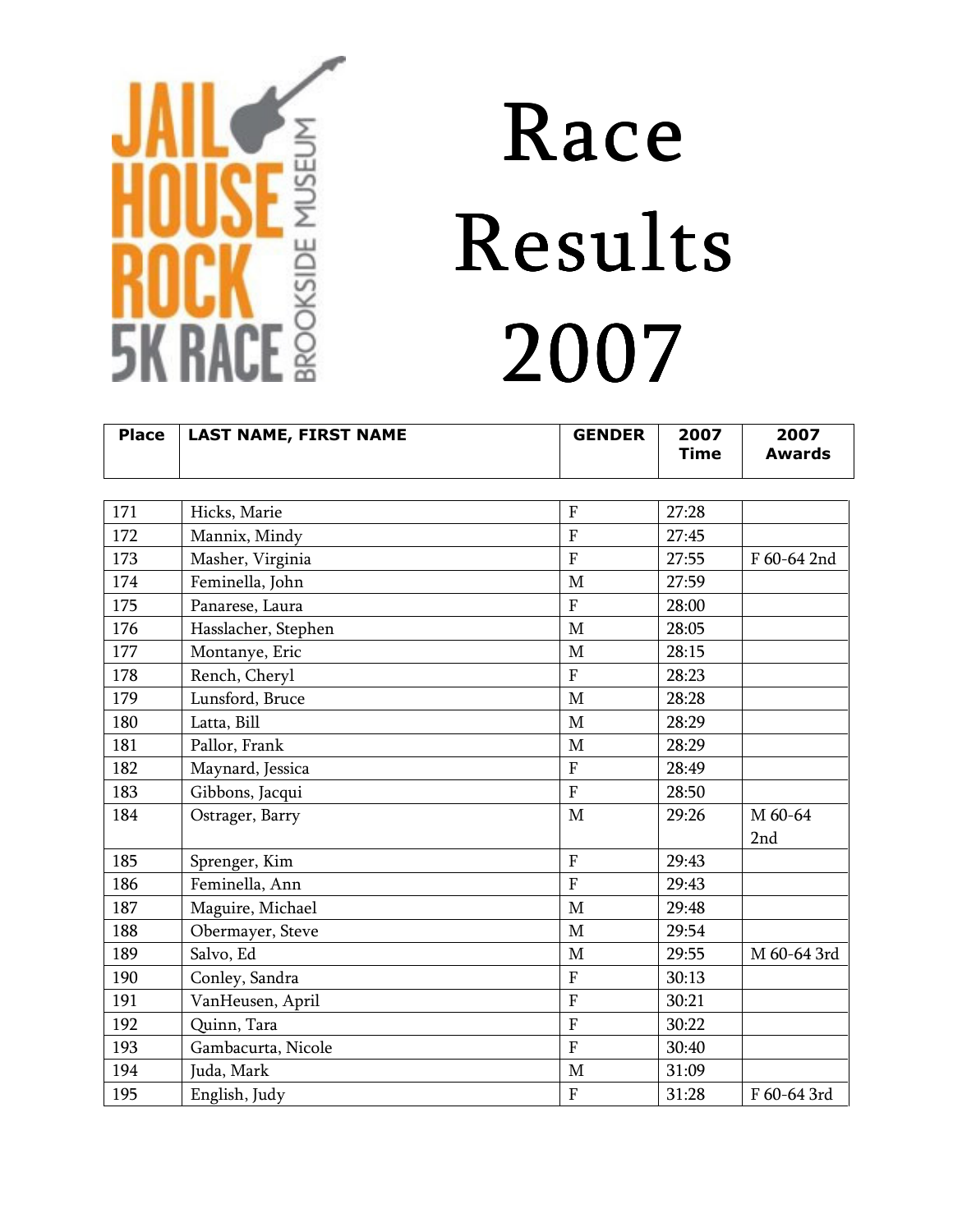

| <b>Place</b> | <b>LAST NAME, FIRST NAME</b> | <b>GENDER</b>  | 2007<br><b>Time</b> | 2007<br><b>Awards</b> |
|--------------|------------------------------|----------------|---------------------|-----------------------|
|              |                              |                |                     |                       |
| 196          | Pallor, Dawn                 | $\overline{F}$ | 31:29               |                       |
| 197          | Plante, Linda                | $\overline{F}$ | 31:32               | F 55-59 2nd           |
| 198          | Langevin, Betty              | F              | 31:43               | F 65-69 1st           |
| 199          | Ayers, Laura                 | $\overline{F}$ | 31:58               |                       |
| 200          | Rakvica, Pattie              | $\overline{F}$ | 32:08               |                       |
| 201          | Rakvica, Dave                | M              | 32:09               |                       |
| 202          | Amodovar, Lisa               | $\mathbf{F}$   | 32:13               |                       |
| 203          | Pulci, Tiffany               | $\overline{F}$ | 32:29               |                       |
| 204          | Howes, Andrew                | $\mathbf{M}$   | 32:30               |                       |
| 205          | Welsh, Betsy                 | $\overline{F}$ | 32:53               |                       |
| 206          | Goldsmith, Jean              | $\overline{F}$ | 34:04               |                       |
| 207          | Johnson, Taylor              | $\mathbf M$    | 34:33               |                       |
| 208          | Gibson, Sandra               | $\overline{F}$ | 34:34               |                       |
| 209          | Connors, Thomas              | M              | 34:52               |                       |
| 210          | Rogers-Harrington, Joan      | $\overline{F}$ | 35:43               |                       |
| 211          | Munter, Lisa                 | $\mathbf F$    | 36:29               |                       |
| 212          | Hogan, Kristen               | $\overline{F}$ | 36:43               |                       |
| 214          | Fenton, Casey                | F              | 36:44               |                       |
| 215          | Williams, Andrea             | $\overline{F}$ | 36:44               |                       |
| 213          | Howes, Caroline              | ${\bf F}$      | 36:44               |                       |
| 216          | Schubin, Ron                 | M              | 38:00               |                       |
| 217          | von Wrangel, Carola          | $\mathbf{F}$   | 38:24               | F 55-59 3rd           |
| 218          | Hasslacher, Maggie           | $\overline{F}$ | 39:41               |                       |
| 219          | Pinto, Victoria              | $\overline{F}$ | 39:41               |                       |
| 220          | Pinto, Gregory               | M              | 41:58               |                       |
| 221          | Ferradino, Stephanie         | $\mathbf F$    | 42:12               |                       |